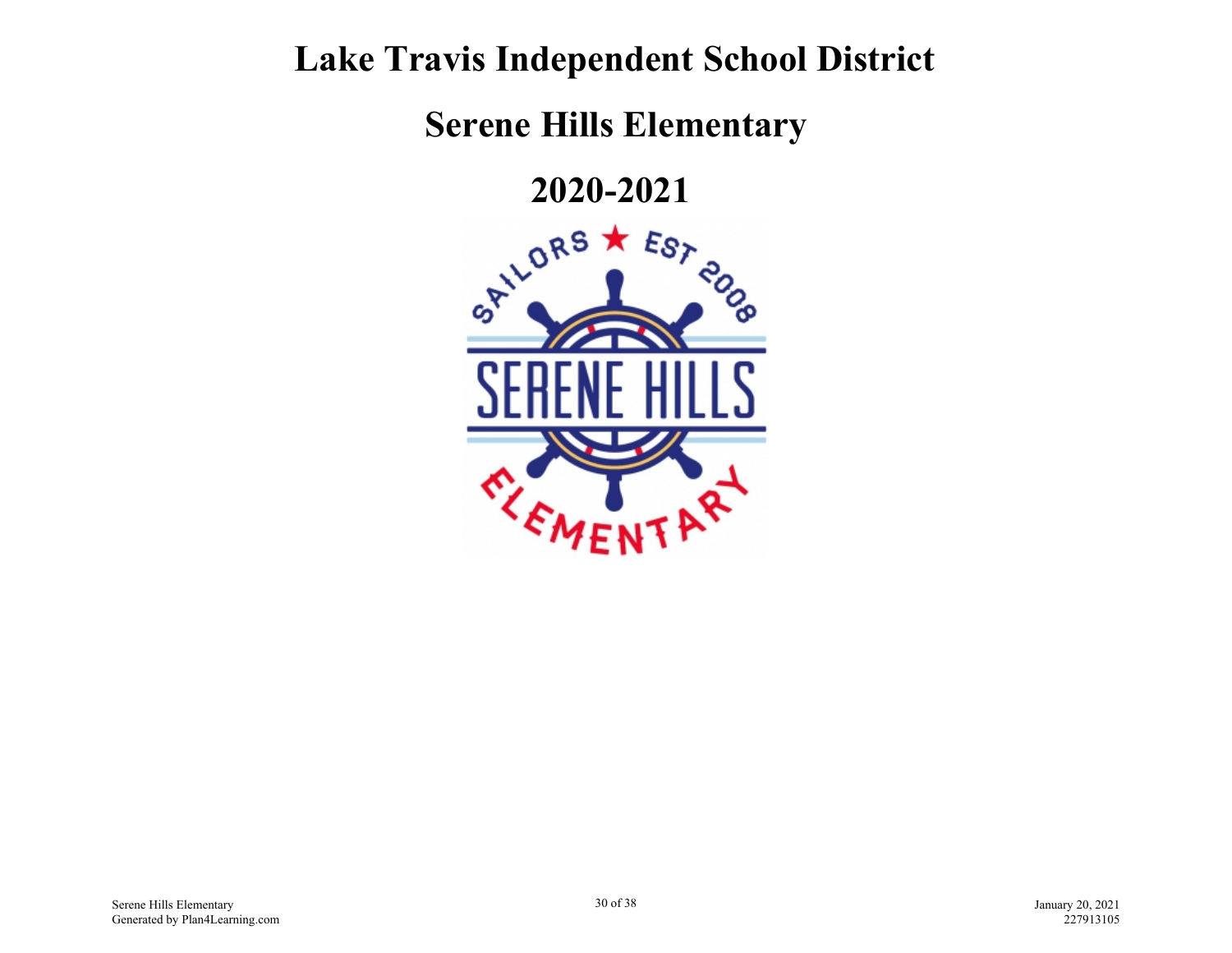## **Serene Hills Elementary 2020-2021**

## **Goal 1:** Student Achievement:

Serene Hills Elementary will increase academic achievement for all learners while closing the gap between student populations in pursuit of "Masters" level performance using research-based best practices.

**Performance Objective 1:** 3rd, 4th, and 5th grade students will maintain or increase performance from the 2019 STAAR performance results in math and reading. 94% of all students will meet the Approaches Grade Level on the reading and math STAAR test at each grade level and 50% of all students will meet the Masters Grade Level standard. 92% of 4th grade students will meet the Approaches Grade Level on writing STAAR test and 30% will meet Masters Grade Level standard. 92 % of 5th grade students will meet the Approaches Grade Level on Science STAAR test and 40% will meet Masters Grade Level standard.

**Performance Objective 2:** 91% of students will maintain or increase academic growth (Math/Reading) from the previous year as measured by multiple data sources.

**Performance Objective 3:** By June 2021, all students will maintain attendance rate of 97% or higher.

**Goal 2:** Community Investment and Support:

Serene Hills Elementary will welcome, inform and engage students, parents, and the community regarding the educational priorities, processes, initiatives, and challenges of the District/Campus.

**Performance Objective 1:** Increase effective, positive school-wide communications to welcome and inform the school community as well as showcase learning reflecting the Learner Centric Model.

**Performance Objective 2:** Serene Hills Elementary will provide opportunities for families to connect with and engage with the school regardless of the school environment (remote or in-person).

## **Goal 3:** Curriculum:

Serene Hills Elementary will develop, implement, assess, and support full implementation of the learner-centric model which includes a high quality, vertically aligned framework that supports planning, instruction, learning environment and professional practices and responsibilities.

**Performance Objective 1:** Teachers intentionally develop meaningful and healthy relationships and partnerships across the Serene Hills Elementary campus.

**Performance Objective 2:** Teachers will actively participate in Professional Learning Communities implementing strategies for the Learner Centric Model development across classrooms.